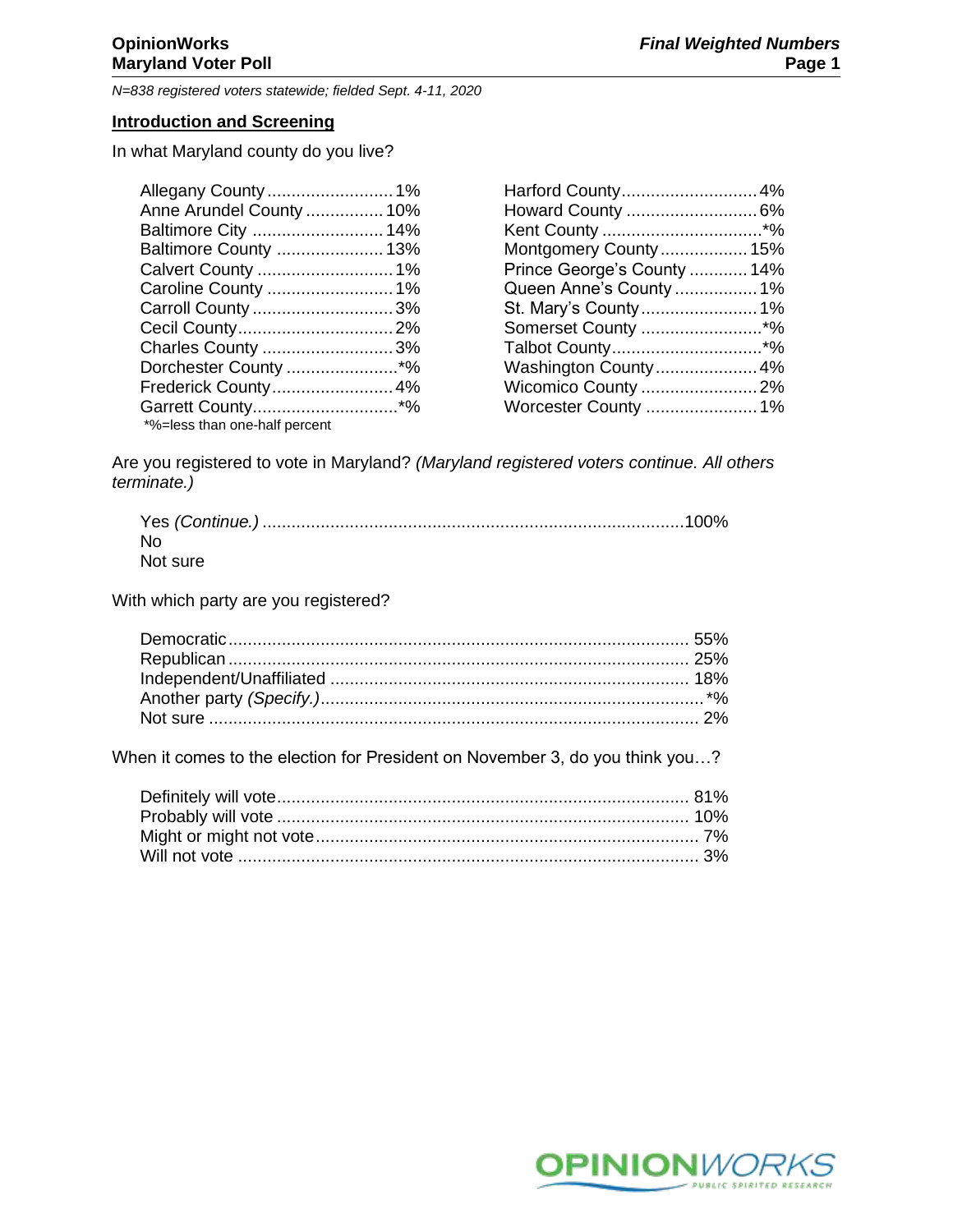## **Favorabilities**

Following is a list of people and groups. For each one, please say if you have a very favorable, somewhat favorable, neutral, somewhat unfavorable, or very unfavorable opinion. *(Randomize list.)*

- A. President Donald Trump
- B. Former Vice President Joe Biden
- C. Governor Larry Hogan
- D. The Black Lives Matter movement

|                          | Trump | <b>Biden</b> | Hogan | <b>BLM</b> |
|--------------------------|-------|--------------|-------|------------|
| Very favorable           | 17%   | 31%          | 36%   | 40%        |
| Somewhat favorable       | 12%   | 24%          | 33%   | 23%        |
| <b>Total Favorable</b>   | 29%   | 55%          | 69%   | 63%        |
| Neutral (or not sure)    | 8%    | 17%          | 22%   | 16%        |
| Somewhat unfavorable     | 10%   | 9%           | 6%    | 6%         |
| Very unfavorable         | 53%   | 19%          | 3%    | 15%        |
| <b>Total Unfavorable</b> | 63%   | 28%          | 10%   | 21%        |

Note: Numbers may not always appear to add correctly due to rounding.

## **Politics**

In the next state legislative elections, are you more likely to vote for…?

| (Rotate choices 1 & 2): |  |
|-------------------------|--|
|                         |  |
|                         |  |
|                         |  |
|                         |  |

Thinking ahead to the November election for President, will you vote for *(rotate names)*? *(If undecided):* Whom do you lean towards at this time?

|  | All Voters Likely Voters |
|--|--------------------------|
|  |                          |
|  |                          |
|  |                          |
|  |                          |

## **COVID-19**

Do you know anyone personally, whether a friend, coworker, neighbor, or family member, who has tested positive for the coronavirus?

(Question previously asked May 2020. Prior results in parentheses.)

| I know someone who could not get a test |  |
|-----------------------------------------|--|
|                                         |  |
|                                         |  |
|                                         |  |

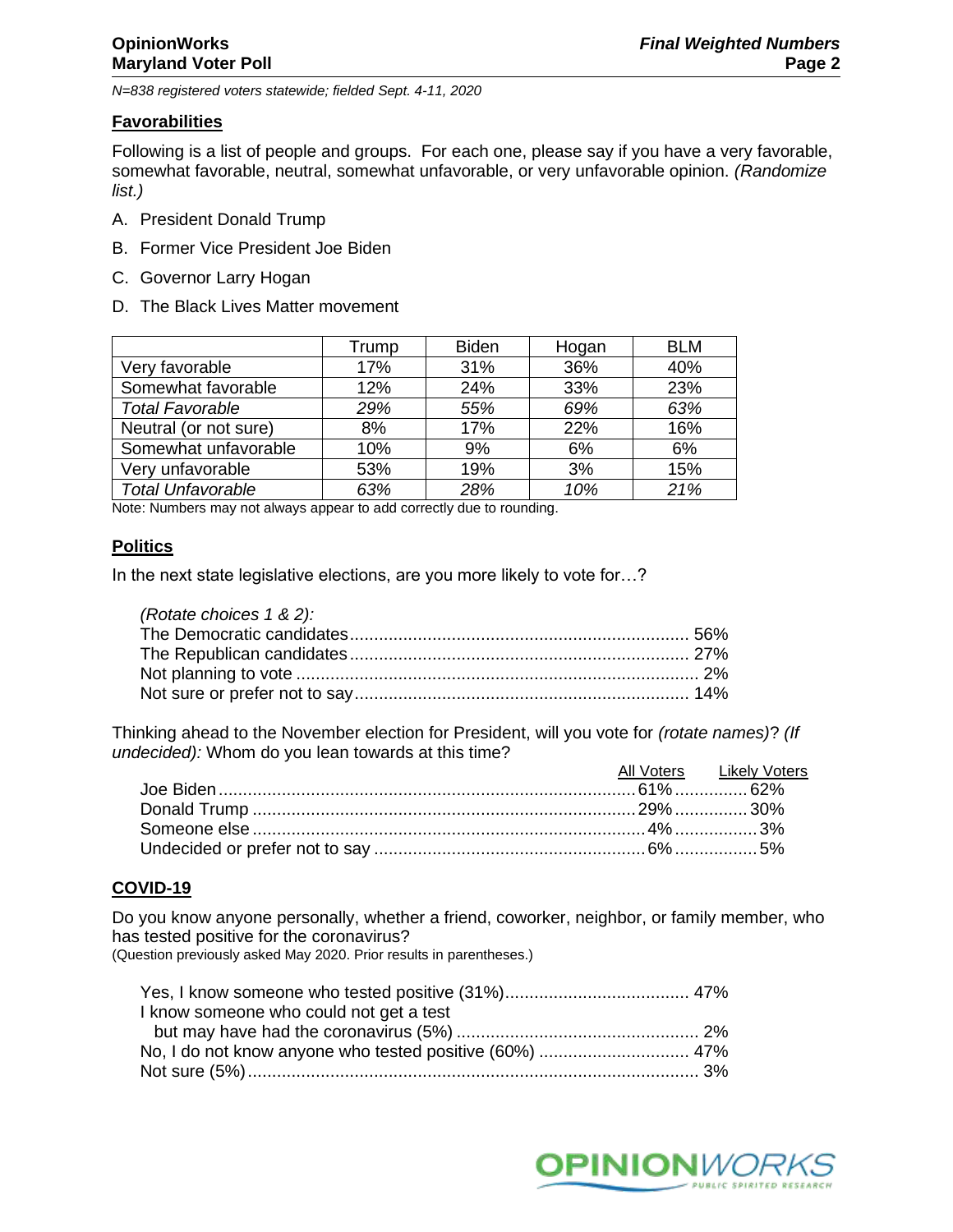Has your own or your household's economic livelihood been significantly affected by the pandemic, either through job loss or reduced income? (Question previously asked May 2020. Prior results in parentheses.)

| Laid off or lost my job or my/our primary source of income (17%)  16% |  |
|-----------------------------------------------------------------------|--|
| I have not lost a job or primary source of income,                    |  |
|                                                                       |  |
|                                                                       |  |

Do you approve or disapprove of President Trump's handling of the coronavirus crisis? (Question previously asked May 2020. Prior results in parentheses.)

#### **Issue Questions**

Current law allows many workers to take up to 12 weeks of leave to care for a newborn or newly adopted child, a seriously ill family member, or their own serious health condition. But that leave is unpaid.

The Maryland General Assembly is considering a proposal to create a family and medical leave insurance program that would provide workers with partial wage replacement for up to 12 weeks when they need time away from work to provide care for a new child, a seriously ill family member, or their own serious health condition.

Would you strongly favor, somewhat favor, somewhat oppose, or strongly oppose this proposal?

Under current Maryland tax law, wealthy individuals pay less in taxes as a proportion of their income than middle-class residents.

With the depressed economy causing shortfalls in state government revenues and threatening the funding of vital services, should the Maryland General Assembly change the law to require wealthy individuals to pay the same share of their income as middle-class residents pay?